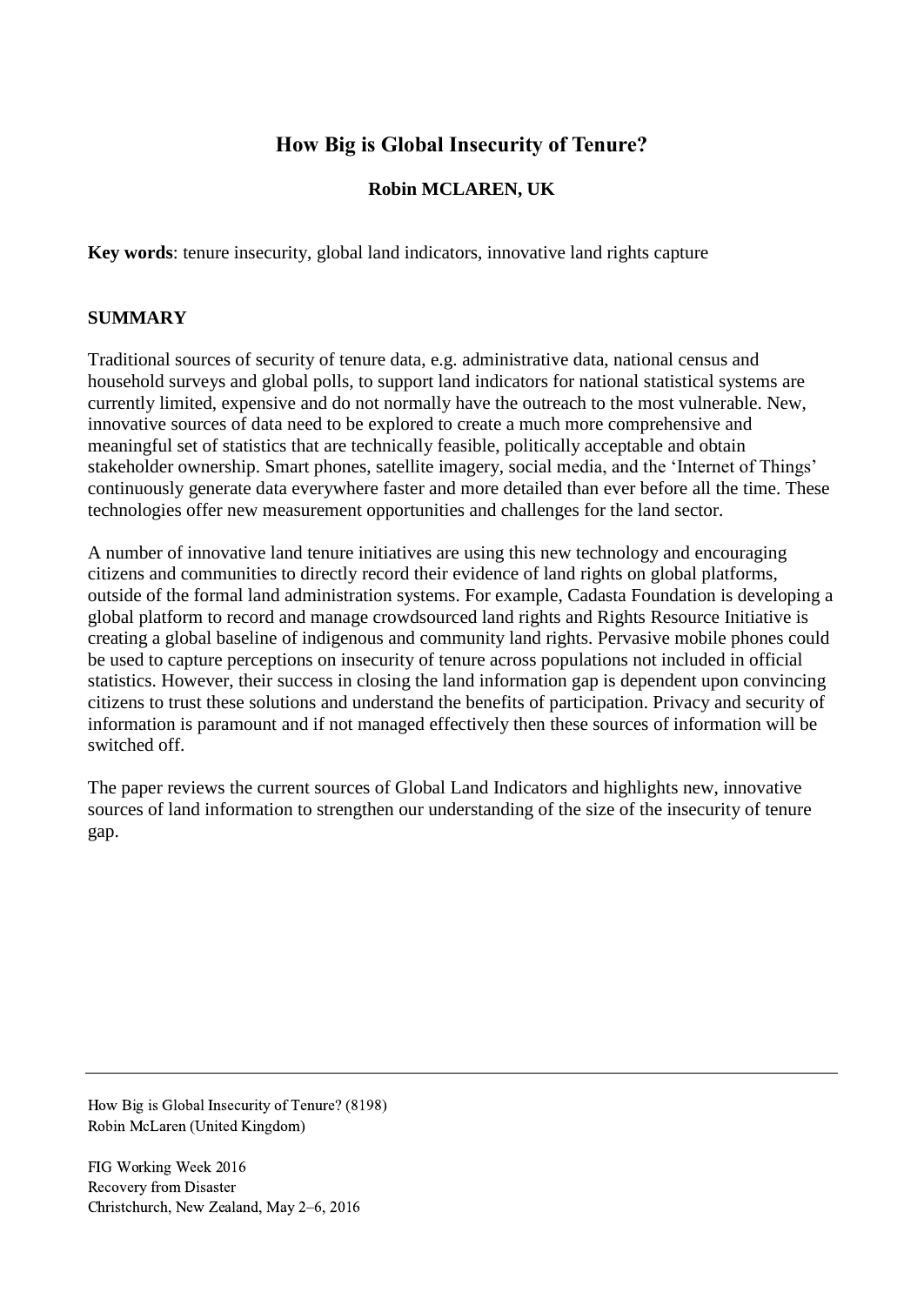# **How Big is Global Insecurity of Tenure?**

## **Robin MCLAREN, UK**

## **1. INTRODUCTION**

The land sector has not been good at monitoring progress of the global initiatives in fighting insecurity of land governance and tenure. But now there is no hiding. Solving land issues is on the radar of the G8, has been reflected in the adopted Voluntary Guidelines on the Responsible Governance of Tenure and, after a successful lobbying campaign, land is integrated into the post 2015 Sustainable Development Goals (SDGs). This tenuous nature of our 70% insecurity of tenure statistic highlights the challenge for the land sector to design and implement global land indicators and monitoring frameworks associated with land governance and land tenure security that are based on feasible data sources and data collection strategies.

Traditional sources of data, e.g. administrative data, national census and household surveys and global polls, to support land indicators for national statistical systems are currently limited, expensive and do not normally have the outreach to the most vulnerable. New, innovative sources of data need to be explored to create a much more comprehensive and meaningful set of statistics that are technically feasible, politically acceptable and obtain stakeholder ownership. Smart phones, satellite imagery, social media, and the 'Internet of Things' continuously generate data everywhere faster and more detailed than ever before all the time. These technologies offer new measurement opportunities and challenges for the land sector.

A number of innovative land tenure initiatives are using this new technology and encouraging citizens and communities to directly record their evidence of land rights on global platforms, outside of the formal land administration systems. For example, Cadasta Foundation is developing a global platform to record and manage crowdsourced land rights and Rights Resource Initiative is creating a global baseline of indigenous and community land rights. Pervasive mobile phones could be used to capture perceptions on insecurity of tenure across populations not included in official statistics. However, their success in closing the land information gap is dependent upon convincing citizens to trust these solutions and understand the benefits of participation. Privacy and security of information is paramount and if not managed effectively then these sources of information will be switched off.

The paper reviews the current sources of Global Land Indicators and highlights new, innovative sources of land information to strengthen our understanding of the size of the insecurity of tenure gap.

How Big is Global Insecurity of Tenure? (8198) Robin McLaren (United Kingdom)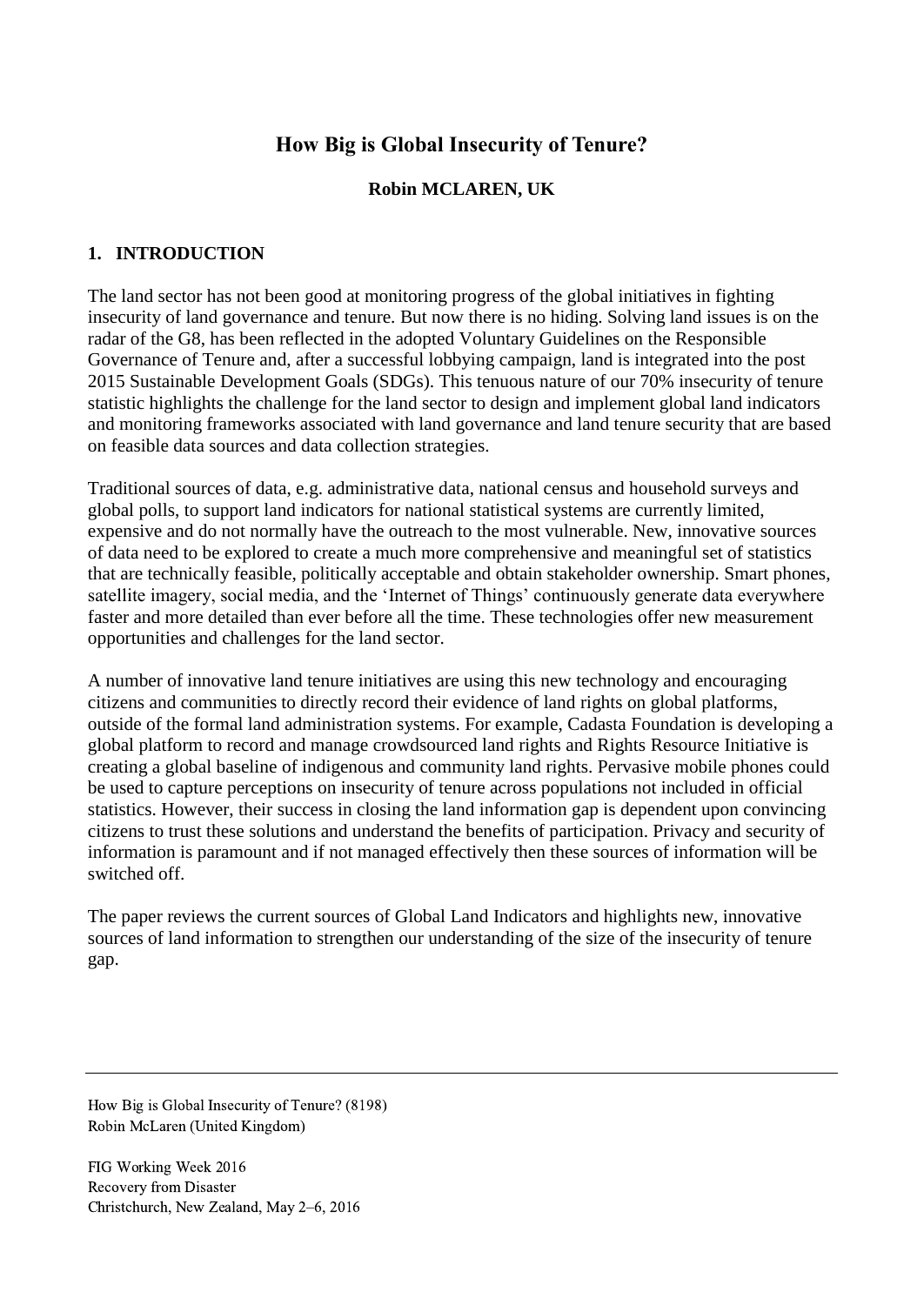### **2. NEED FOR CORE SET OF LAND INDICATORS**

Over the past decade the global land community has seen a growth in consensus that land tenure security for all and equitable land governance are foundations for sustainable economic development and the elimination of poverty (UN Habitat / GLTN 2014). This consensus is reflected in the Voluntary Guidelines on the Responsible Governance of Tenure, Forests and Fisheries (FAO 2012) and in other related regional and global instruments such as the Framework and Guidelines on land policy in Africa (LPI 2011) and the Principles for Responsible Investment in Agriculture and Food Systems (CFS 2014). The international donor community has also paid renewed attention to land governance in responding to the new wave of private land acquisition and land-based investment in the global south, seeking to improve their potential to drive agricultural growth and economic development (GLII, 2015).

Effective monitoring is central to ensuring changes in land governance result in improved conditions and sustainable development opportunities for all, especially for vulnerable groups and those living in poverty. In 2013, the G8 committed to support greater transparency in land transactions, including the responsible governance of tenure of land, increased capacity in developing countries; and release of data for improved land governance. The UN High-Level Panel of Eminent Persons on the Post-2015 Development Agenda report have proposed a target on "secure rights to land, property, and other assets" as a building block for people to lift themselves out of poverty, and discussions on the integration of land into the framework for measuring progress towards the now agreed set of post-2015 Sustainable Development Goals (SDGs). Better knowledge and understanding of a) the extent to which people benefit from secure land and property rights; and b) the effectiveness of land-related policies and land administration systems in helping to deliver tenure security for all and achieve sustainable utilization of land resources are now needed. These developments have created the need for a core set of land indicators that have national application and are globally relevant and comparable (GLII, 2015).

To date, however, development agencies and programmes undertaking land related interventions have established their own systems for monitoring the outcomes of land-related development interventions reflecting specific agency and project goals; there is no overall comparability of progress in different countries or the effectiveness of different approaches. Monitoring has also tended to focus on land policy and legislative processes and on performance of individual projects rather than on people's perceptions of tenure security and the development outcomes of land governance systems as a whole. In addition, there are large gaps in available data, including baseline conditions, and coverage of national land information systems / National Spatial Data Infrastructures (NSDIs) is extremely limited, fragmented and confined to segments of the population. These circumstances led to collaboration between the UN Habitat, the Millennium Challenge Corporation and the World Bank in 2012, facilitated by the Global Land Tool Network GLTN (the Global Land Tools Network, initiated and hosted by UN Habitat), to establish a Global Land Indicators Initiative (GLII) a platform for knowledge generation, sharing and dissemination on land indicators, which aims to develop a set of core land indicators to measure tenure security

How Big is Global Insecurity of Tenure? (8198) Robin McLaren (United Kingdom)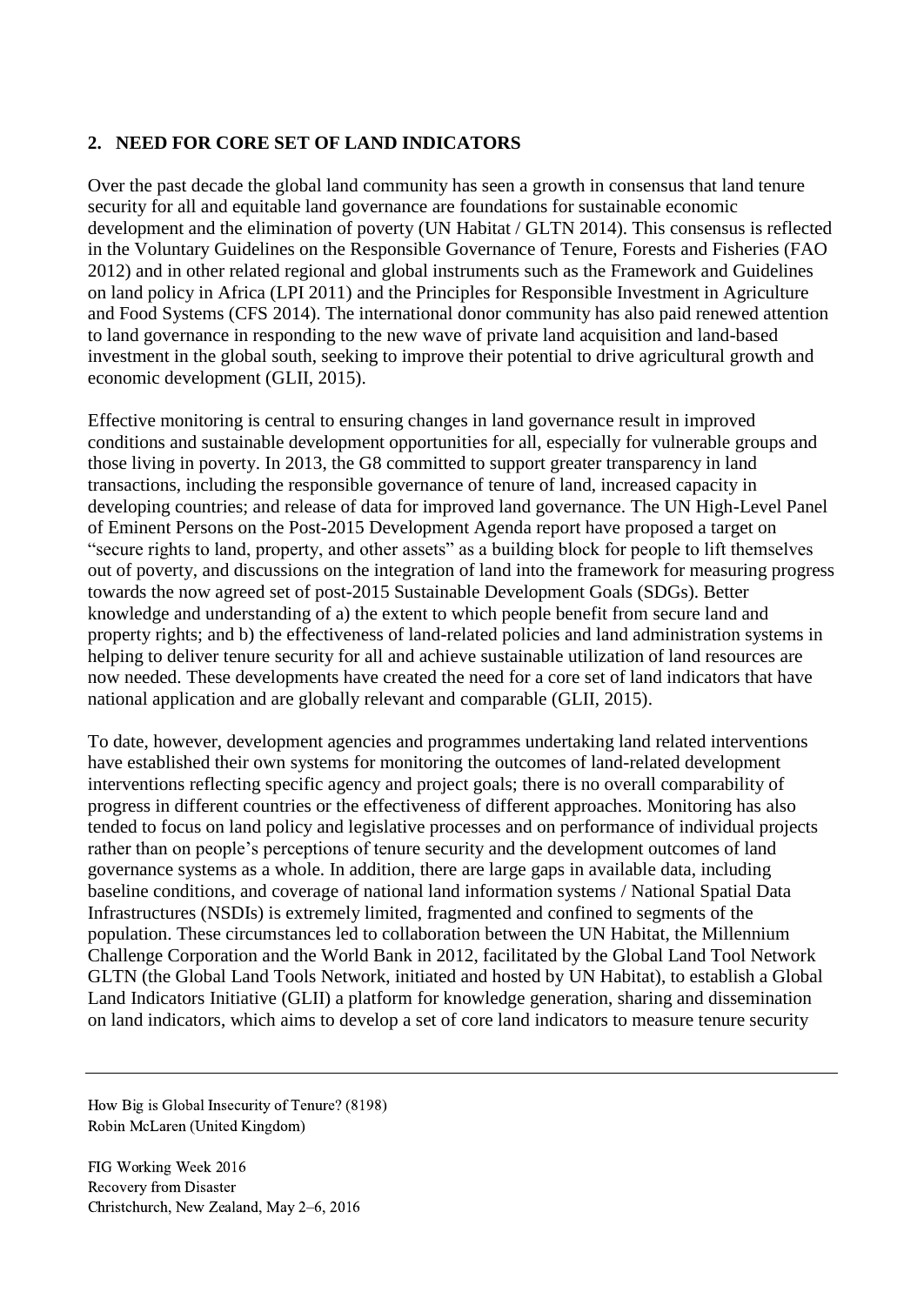globally and at country level (UN Habitat / GLTN 2014). An initial Conceptual Framework for the Development of Global Land Indicators has been formulated (GLII 2015).

Traditional sources of security of tenure data are currently very limited, expensive and do not normally have the outreach connect with the most vulnerable. The rest of the paper explores new, innovative sources of data that can support much more comprehensive and meaningful statistics that are technically feasible, politically acceptable and obtain stakeholder ownership.

# **3. TRADITIONAL SOURCES OF LAND INDICATORS**

The current, principle available data sources (UN Habitat / GLTN 2014) to support comparable global reporting, include:

- Administrative data, in particular that derived from national land information systems, although in many countries these data sets are incomplete (only 30% of the world's population is included) and not up to date, or gender-disaggregated, and therefore requiring supplementation from other data sources;
- National censuses and household surveys, for which there is considerable scope for expansion by introduction of specific land-related modules into existing national surveys, designed and adapted so as to elicit consistent data across different countries;
- Purpose designed global polls, comprehensive sample surveys managed on a global basis to supplement data available nationally on questions not easily integrated into demographic and household surveys, for example, perceptions of tenure security for which a "perception module" is under development by the World Bank; and
- Expert assessment panels and expert surveys, which provide important ways of assessing the quality of legal frameworks, qualitative improvements and changes, and of making sense of institutional processes and complex and incomplete data sets from different sources.

Data collection of globally comparable data to meet the requirements of GLII's identified land indicators will require significant investment in additional data sets and capacity.

# **3.1 Accelerating Official Sources of Land Information**

A number of new, innovative approaches to land administration are appearing that will accelerate the coverage of security of tenure and extend the data available to support global indicators. Some examples are discussed below.

# 3.1.1 Fit-For-Purpose Land Administration

New approaches have recently been tested in implementing countrywide land administration solutions in countries such as Rwanda, Ethiopia, in the Europe and Central Asia region, in the South East Asia region, and also in many Eastern European Countries in the 1990s when undergoing a transition from centrally planned to market based economies. The experiences in these countries

How Big is Global Insecurity of Tenure? (8198) Robin McLaren (United Kingdom)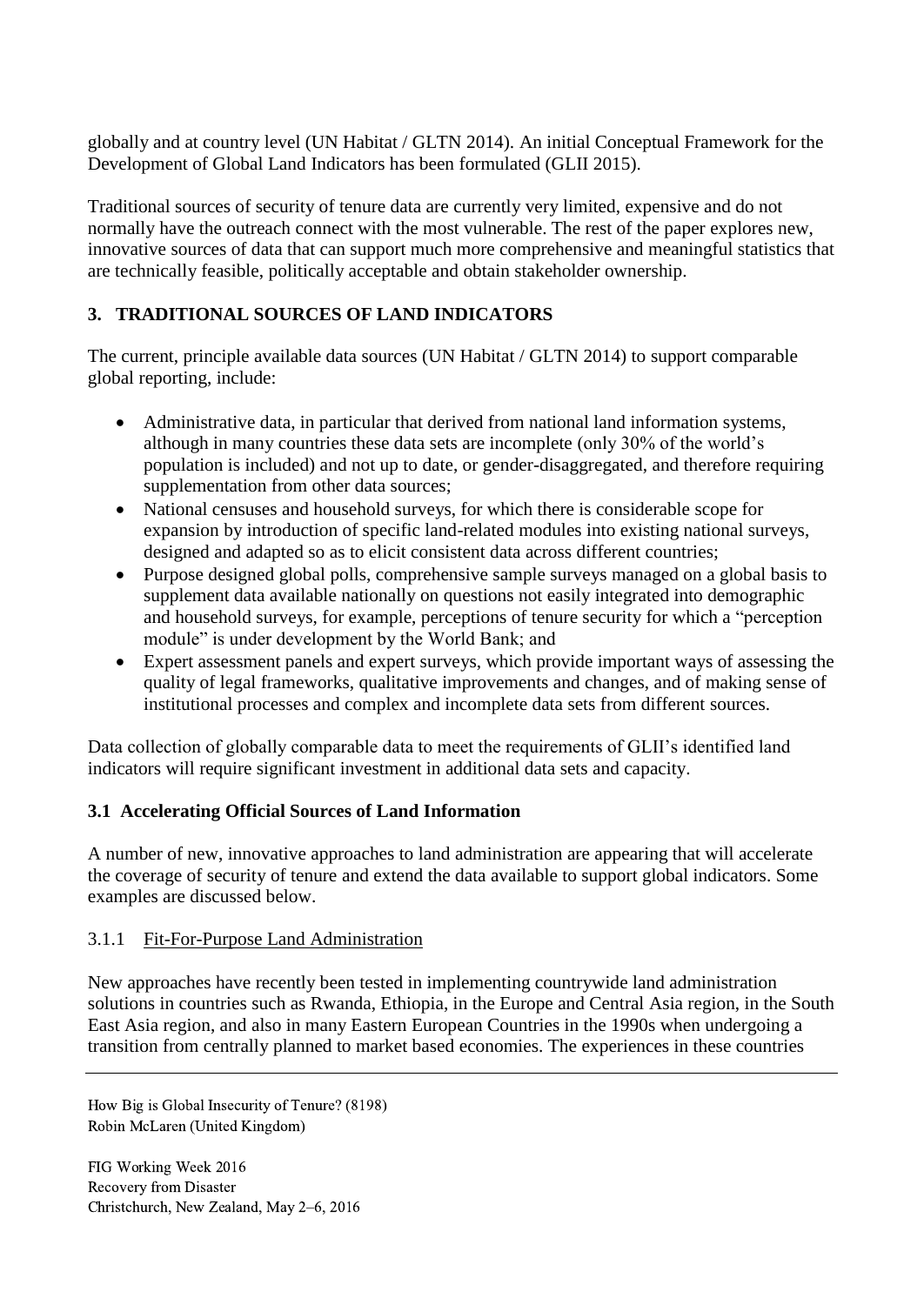have u to form the FFP approach to land administration. Rwanda provides one of the best examples, where a nationwide systematic land registration started after piloting in 2009 and was completed in only four years. Boundaries of spatial units (plots of land) were identified on prints of orthophotos in a highly participatory approach using locally trained land officers acting as trusted intermediaries. This reduced the need for conventional surveying techniques to a minimum. The highly efficient approach resulted in 10.4 million parcels being registered and 8.8 million land lease certificates being issued. The average unit cost was around US\$ 6 per spatial unit. This radical approach required considerable political commitment to achieve in the timeframes. Benefits are already being accrued, especially in social stability and economic development, and the national framework of land rights is providing opportunities for raising property based taxes, improved state land management, greater inward investment and better stewardship of land. Prior to this initiative, only 40,000 of Rwanda's spatial units had been registered.

This new type of approach in creating integrated and scalable land administration solutions has the following characteristics:

- The solution is directly shaped by the country's requirements for managing current land issues and is not biased towards the need to always use the latest technology and costly, time consuming field survey procedures.
- A countrywide solution encompassing all tenure types and all land is attainable within a reasonable timeframe, depending on size of country, and is affordable.
- The 'minimal viable product' (MVP) philosophy is adopted to create an entry point solution that is initially suitable for the stakeholders' needs. The outcome can then be upgraded in terms of the quality and scope of evidence of land rights information when relevant and required according to societal development.
- The solution can be adapted to different regional needs within a country, e.g. differences in topography and density of development, to provide solutions along variations in types of tenure (the continuum of land rights) that are most appropriate to specific regions and communities.
- The creation and maintenance of the solution is sustainable through the use of a network of locally trained land officers that expands the outreach of the limited number of land professionals.

This approach is called Fit-For-Purpose (FFP) land administration and has emerged as an enabler, accelerator and game changer and offers a promising, practical solution to provide security of tenure for all and to control the use of all land. UN-HABITAT Global Land Tool Network (GLTN) as recently released a reference document "Fit-For-Purpose Land Administration Guiding Principles," authored by Prof Stig Enemark (Arlborg University), Dr Robin McLaren (Know Edge Ltd) and Dr Christiaan Lemmen (Kadaster). Politicians and senior civil servant decision makers involved in formulating policies in the land sector need to read this Guide to start solving their land issues (Enemark et al, 2015).

### 3.1.2 Technology Supporting Direct Citizen Capture of Land Rights

How Big is Global Insecurity of Tenure? (8198) Robin McLaren (United Kingdom)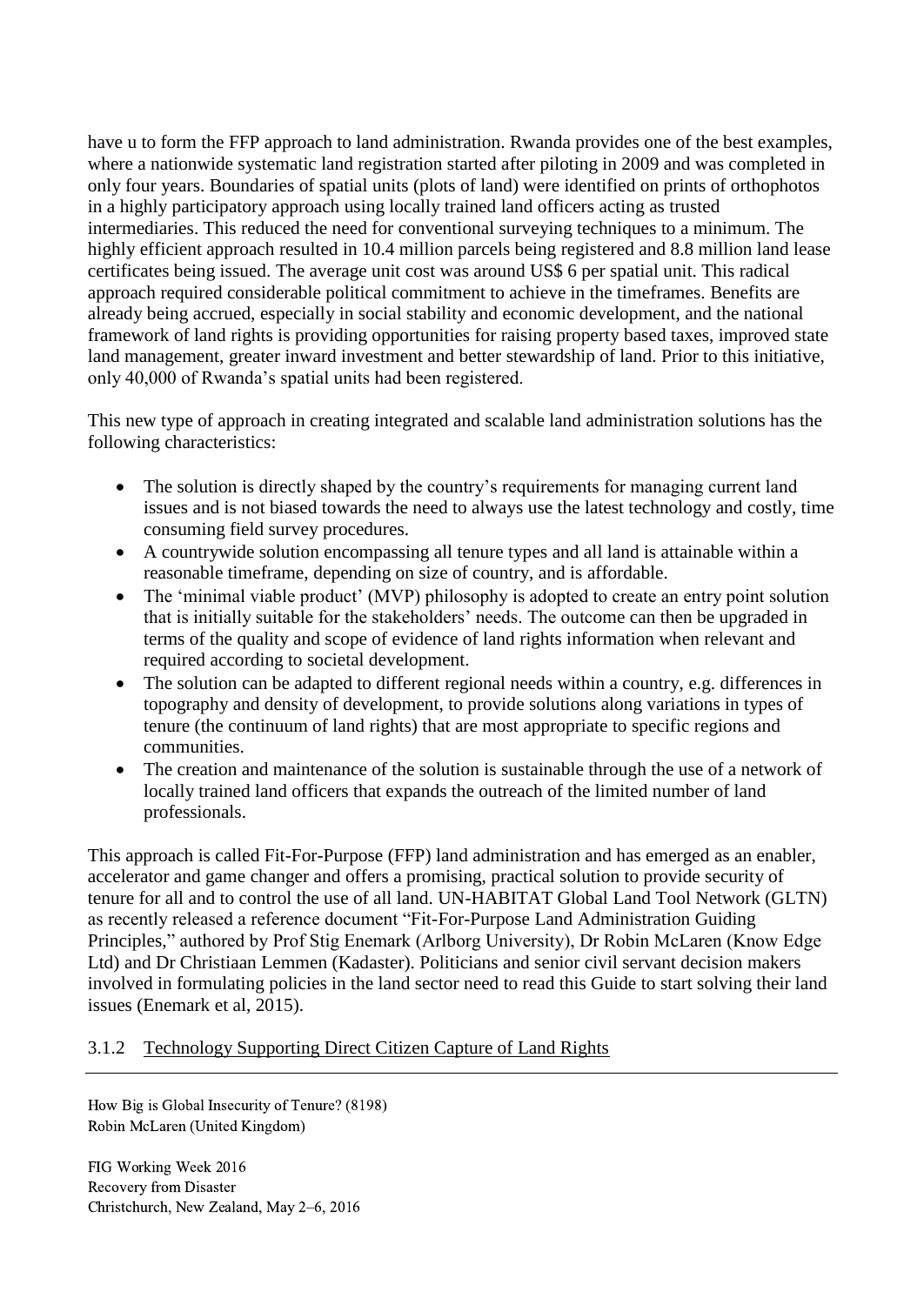A good example of the innovative use of new technology to accelerate security of tenure is the USAID Mobile Applications to Secure Tenure (MAST) project in Tanzania (USAID 2015). USAID has completed an innovative pilot that utilised an easy-to-use, open-source mobile application that can capture the information needed to issue formal documentation of land rights. Coupled with a cloud-based data management system to store geospatial and demographic information, the project is designed to lower costs and time involved in registering land rights and, importantly, to make the process more transparent and accessible to local people. The project was implemented in rural Tanzania working directly with villagers (trusted intermediaries) to map and record individual land rights, strengthen local governance institutions, and build government capacity.

Following best practices, the MAST team provided training on land laws to raise awareness of women and men's legal rights and worked with community institutions to strengthen capacity to implement these laws. The team also conducted outreach efforts to ensure that mapping and registration processes were participatory, see Figure 1. Through MAST, local people were trained in data collection and verification and the results of mapping activities were presented to communitywide gatherings for validation. The Ministry of Lands then had the information necessary to issue MAST beneficiaries with official Certificates of Customary Right of Occupancy.



### **Figure 1: Trusted Intermediary Capturing Evidence of Land Rights on Mobile Phone (Source: USAID)**

### 3.1.3 The Rise of the Trusted Intermediary

A key feature of these citizen centric approaches is the use of a network of locally trained land officers acting as trusted intermediaries and working with communities to support the identification and adjudication process. This approach builds trust with the communities and allows the process to be highly scalable. The training, support and supervision of these local land officers requires new

How Big is Global Insecurity of Tenure? (8198) Robin McLaren (United Kingdom)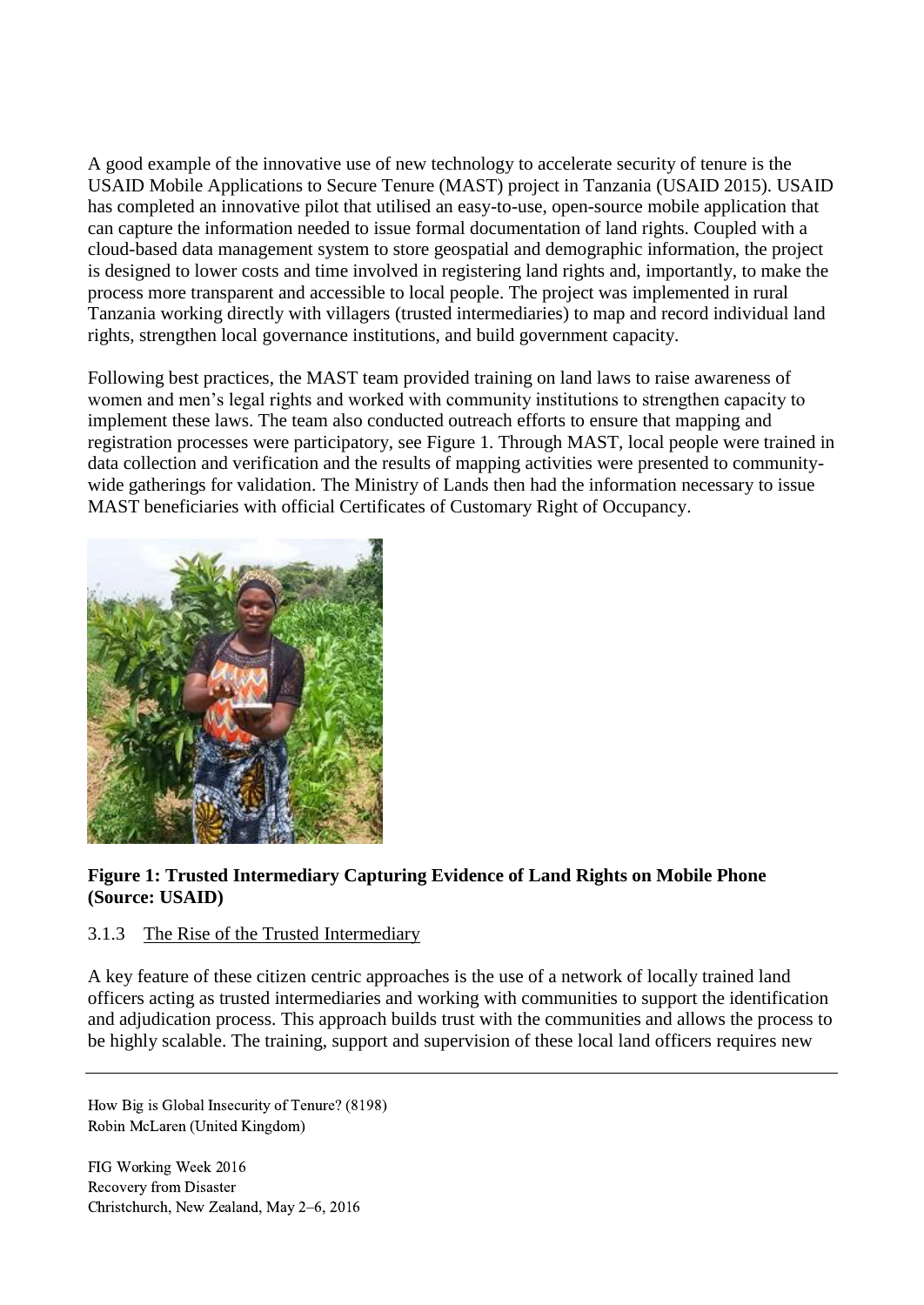strong partnerships to be forged with land profession associations, NGOs, CSOs and the private sector. The land administration institutions need to introduce strong supervision of these partners with an associated quality monitoring program. The recruitment process for these local land officers can be very simple: those who apply have to demonstrate that they can understand aerial images, find their position on an image and have the attention to detail to draw boundaries. Over time, the trusted intermediaries will most likely self-organize into collaborating networks and resources may be shared with other information services, e.g. health and agriculture.

A good example of this approach is the BRAC's 'Property Rights Initiative' in Bangladesh (BRAC 2014). A key component of this program was the creation of a new class of government-certified BRAC *amins* or land entrepreneurs. These entrepreneurs were trained by BRAC to measure land and certify property rights, as well as deliver a range of other services and human rights monitoring for their local communities. Land entrepreneurs have the opportunity to earn an income from their survey work while also carrying an obligation to provide free surveys and services to the local poor.

#### **4. NEW, INNOVATIVE SOURCES OF INFORMATION FOR LAND INDICATORS**

The UN Secretary General has proposed that the framework for monitoring progress towards the SDGs should take full advantage of the data revolution offered by new ICT and that necessary innovations should be embedded within national data collection and statistical systems; thereby stimulating innovation in data collection, analysis and communication resulting in gradual and sustainable improvements in monitoring capacity. Increasingly, comprehensive datasets are becoming available globally as a result of ICT and Internet connectivity, including growing capacity of mobile phones in developing countries, and the expansion of crowdsourcing for global data. "Big data" must be accompanied by "big analysis", however, and the full potential from the data revolution will only be realised if the detailed, lengthy work in data analysis can be undertaken. Nevertheless, specific opportunities are likely to emerge, for instance for, increased coverage and rapidity in analysis and reporting of household survey data, meta-analysis of multiple data sets, and crowd-sourcing of data on topics such as indigenous and community land claims and land disputes, as well as the interoperability of global data bases and platforms and integration of spatial and socio-economic data sets for both national and global level analysis, reporting and communication of findings. With the right combinations of skills and expertise, and strong institutional and stakeholder partnerships, significant levels of aspiration and ambition are appropriate, alongside a necessary focus on a set of feasible, meaningful and relatively simple land indicators (GLII, 2015).

This section identifies a wide range of innovative land rights initiatives that are adopting this data revolution.

#### **4.1 Crowdsourcing Evidence of Land and Resource Rights**

The range of devices in the mobile ecosystem, such as tablets, cameras, GNSS, mobile remote sensing / photogrammetry and mobile power, are enabling citizens or trusted intermediaries to

How Big is Global Insecurity of Tenure? (8198) Robin McLaren (United Kingdom)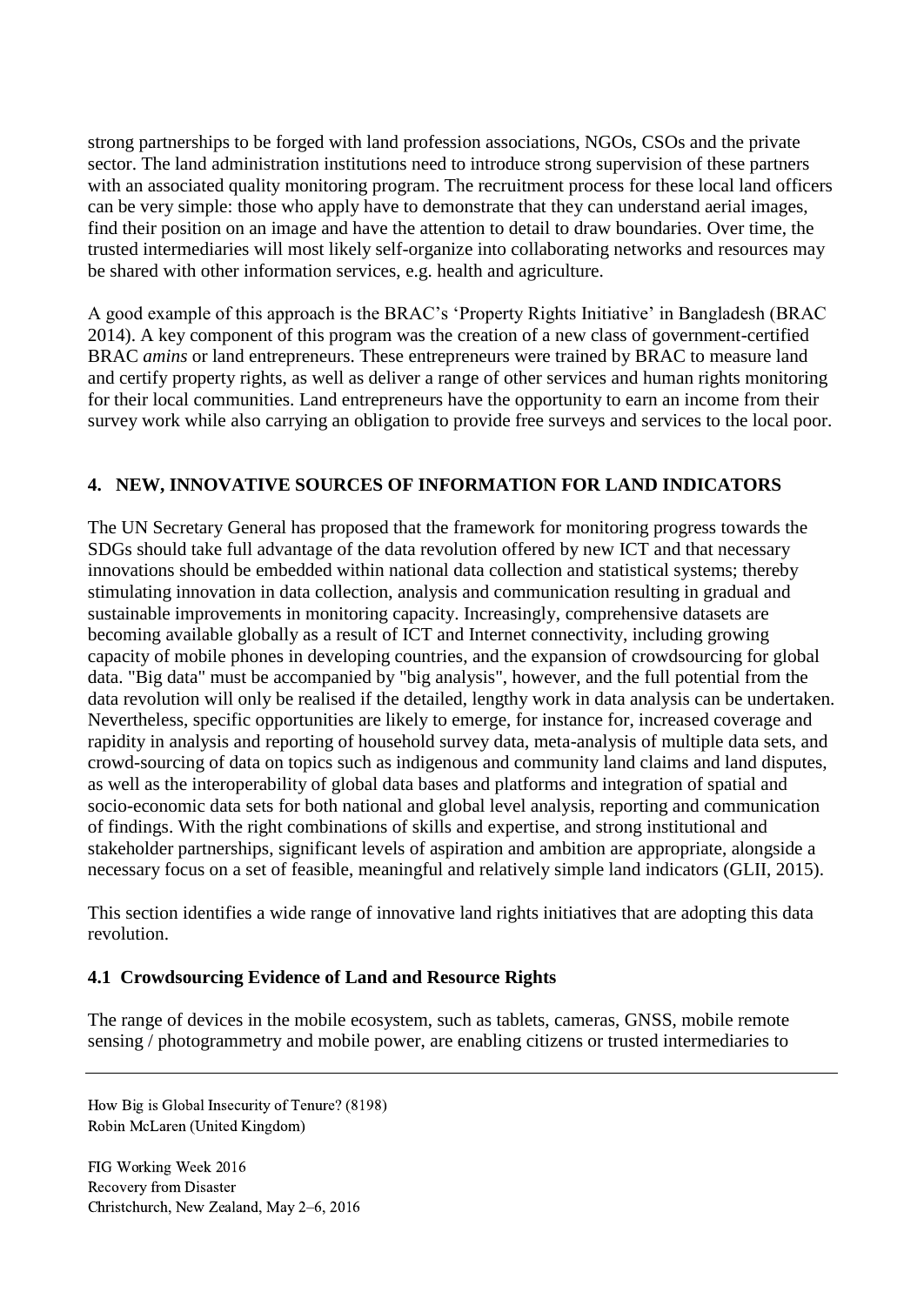directly capture evidence of land rights (McLaren, 2011). An increasing number of crowdsourcing of land rights initiatives are emerging to provide increased security of tenure to vulnerable communities. A selection are discussed below:

- **Rights Resources Initiative (RRI)** RRI's forest tenure database is an interactive tool to compare changes in legal forest ownership from 2002 to 2013 between countries, regions, and lower- and middle-income countries. The quantitative approach monitors spatial forest tenure data—that is, who owns how many hectares of a given forest. RRI recognizes four categories of land ownership: owned by Indigenous Peoples and local communities, designated for Indigenous Peoples and local communities, administered by governments, and owned by individuals and private firms. Learn more about these categories [here.](http://www.rightsandresources.org/resources/tenure-data/the-four-categories-of-forest-tenure/) This statutory forest dataset currently covers 52 countries containing nearly 90% of the world's forests. Much of the information is crowdsourced. [\(http://www.rightsandresources.org/en/resources/tenure-data/tenure-data-tool/](http://www.rightsandresources.org/en/resources/tenure-data/tenure-data-tool/) )
- **Rainforest Foundation UK** Rainforest Foundation UK's "Mapping for Rights" program has been active in the Democratic Republic of Congo. It trains forest people to map their land using GPS devices, marking the areas they use for activities such as hunting and fishing -- as well as their sacred sites -- and the routes they use to access these vital areas. The information captured is used to create a definitive map of the land used by these seminomadic communities, which can be used to challenge decisions that see them excluded from areas of forest [\(http://ictupdate.cta.int/en/Feature-Articles/Crowdsourced-land](http://ictupdate.cta.int/en/Feature-Articles/Crowdsourced-land-rights/%2869%29/1353928539)[rights/%2869%29/1353928539](http://ictupdate.cta.int/en/Feature-Articles/Crowdsourced-land-rights/%2869%29/1353928539) ).
- **Open Tenure (SOLA)** Open Tenure supports a crowd sourcing approach to the collection of tenure related details by communities. Once the community has discussed and agreed to the way tenure right claims will be collected, moderated and displayed a Community Server will be established (possibly as a cloud-based server) and community members with specific roles in this process will be trained

[\(http://www.fao.org/fileadmin/user\\_upload/nr/land\\_tenure/OPEN\\_TENURE.pdf\)](http://www.fao.org/fileadmin/user_upload/nr/land_tenure/OPEN_TENURE.pdf).

- **Landmapp** Landmapp is a mobile platform that provides smallholder farmer families with documentation of their land. They also provide them a profile with which they can access technical and financial services that are precisely tailored to their circumstances [\(http://www.landmapp.net\)](http://www.landmapp.net/).
- **Cadasta Foundation** This foundation is implementing a global platform to manage crowdsourced land rights information. It is due for release in 2016 and could provide a common platform for all the currently discrete land rights initiatives to manage evidence of land rights and create transparency and publicity [\(http://cadasta.org\)](http://cadasta.org/).
- **STDM** A pro-poor, gender responsive and participatory land information model recognising the need for legal pluralism and a broader set of person-land relationships found in legitimate tenure types. GLTN have also produced a STDM solution, based on QGIS, that manages land rights data in the STDM model [\(http://www.stdm.gltn.net/;](http://www.stdm.gltn.net/) FIG/GLTN, 2010).

### **4.2 Potential New Innovative Sources of Land Information**

How Big is Global Insecurity of Tenure? (8198) Robin McLaren (United Kingdom)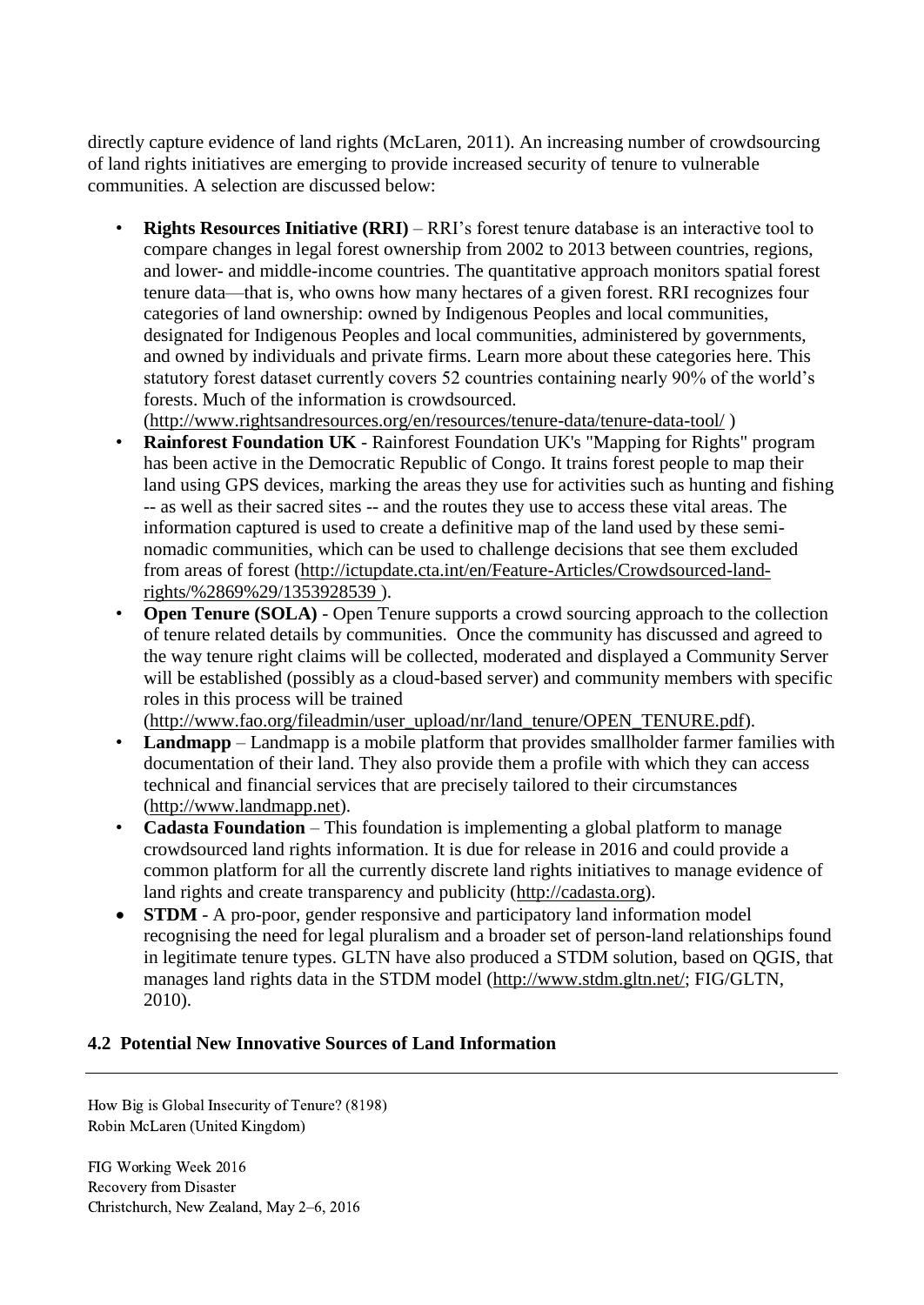A number of innovative approaches are emerging to remotely derive land information. Two crowdsourcing examples are described below:

# 4.2.1 Crowdsourcing information from satellite imagery

The DigitalGlobe's Tomnod platform [\(http://www.tomnod.com](http://www.tomnod.com/) ) is using Artificial Intelligence(AI) powered by crowdsourcing to automatically identify features of interest in satellite and aerial imagery. Tomnod runs crowdsourcing campaigns that attract 10,000s of volunteers around the globe. One campaign is mapping populations across Ethiopia. Population data is important for growing economies and stopping the spread of preventable diseases. Volunteers are supporting the mapping of Ethiopia by validating the results of a village detection image mining algorithm. These techniques could equally be applied to efficiently mapping land parcels

# 4.2.2 Passive Crowdsourcing from Mobile Phones

The location of mobile phones carried by members of a community can be passively monitored over a period of time to track the movements across their territory. Overtime, the extent of these recorded tracks will define the boundaries of their land and resource rights.

# **4.3 Crowdsourcing Perception of Insecurity of Tenure**

The increasingly pervasive mobile phone in developing countries provides opportunities for obtaining data on citizens' / communities' perception of tenure insecurity. A number of options are discussed below:

# 4.3.1 Extending existing community mapping initiatives

This option would use the opportunity of engagement with communities through existing community mapping initiatives. A significant number of community mapping initiatives are being activated across the globe. Examples include:

- The Extreme Citizen Science (ExCiteS) research group at UCL are recording community resources with forest villages (it is described at [http://www.scidev.net/global/indigenous/multimedia/mapping-the-congo.html\)](http://www.scidev.net/global/indigenous/multimedia/mapping-the-congo.html). This could be extended to ask the anthropologists who are working in the field to talk about perceptions of ownership and land use.
- The OpenDRI initiative of the World Bank involves extensive OSM mapping with a focus on disaster preparedness. A good example is in Kathmandu, Nepal [\(http://www.youtube.com/watch?v=L2IFYJigcQs](http://www.youtube.com/watch?v=L2IFYJigcQs) ). Specific mapping sessions with OSM could include collection of perception data.

How Big is Global Insecurity of Tenure? (8198) Robin McLaren (United Kingdom)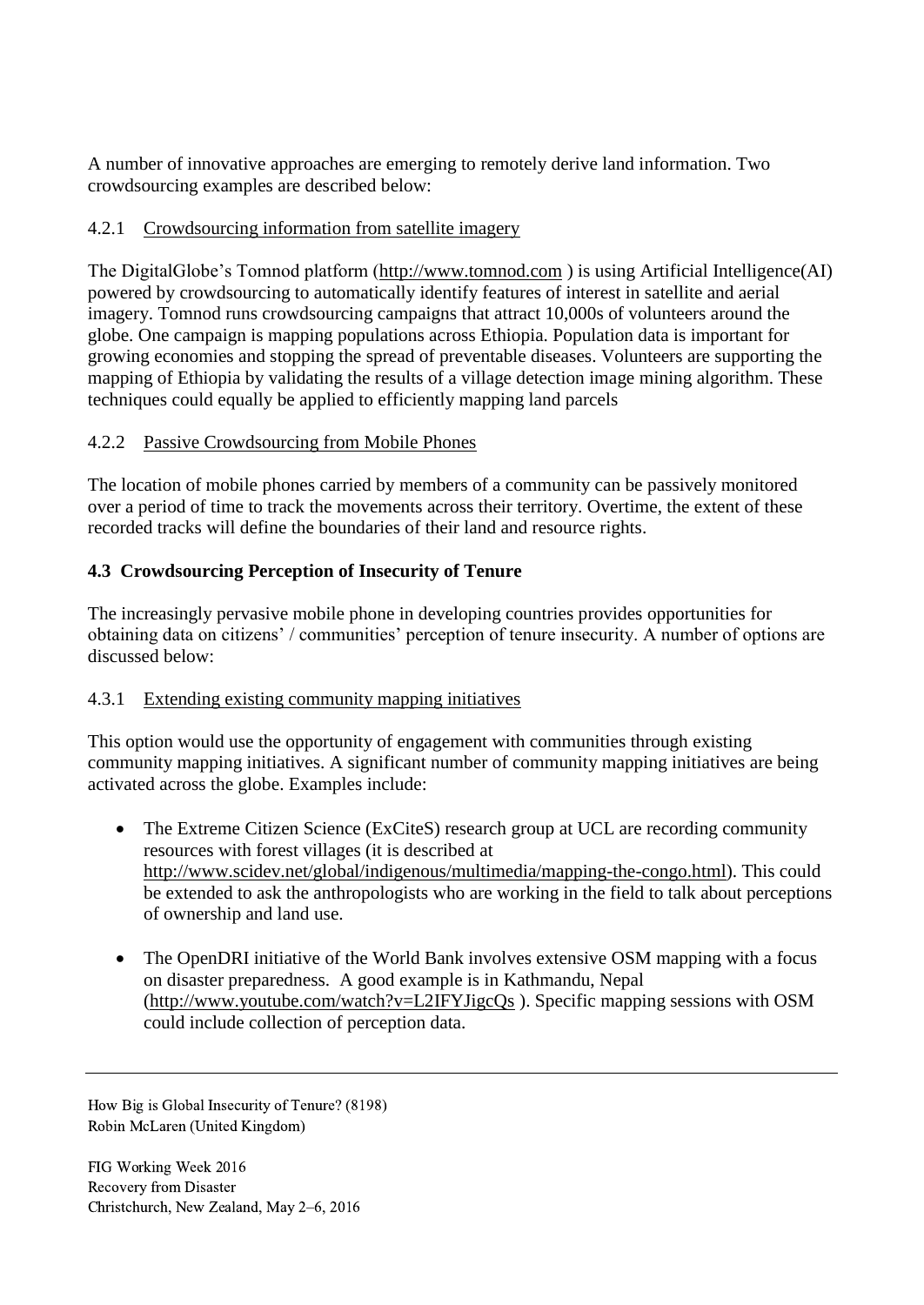## 4.3.2 Radio awareness campaign & voice crowdsourcing

Local radio communication campaigns could be designed with facilities for citizens to leave voice messages or SMS responses. The deciphering and geo-referencing of the voice messages could be crowdsourced.

# 4.3.3 Big Data

The evolving capabilities of big data and big analyses may prove to be another effective way of deriving perceptions of insecurity of tenure across communities and regions. The use of datasets such as property valuations, micro-financing, mortgages, addresses, business registers, school registers, census, marketing campaigns, social security payments, property tax, agricultural grants, mobile phone users …… could be used to model, analyse and derive perceptions of insecurity of tenure, especially when many of the datasets are georeferenced.

#### 4.3.4 Outreach through building a community

This option would either build a new community or use an existing community that can report on land tenure issues. It would take a similar approach to the UNICEF uReport outreach to youth in Uganda. This is a free SMS-based system that allows young Ugandans to speak out on what's happening in communities across the country, and work together with other community leaders for positive change

#### 4.3.5 Outreach through existing information service infrastructure

Rather than use field resources dedicated to land information services, this option would use established trusted intermediaries that are currently contributing to other information services, such as health and agricultural services, to extend their reporting to land issues.

#### 4.3.6 Market research with SMS surveys

Another possibility would be to use the more "unexamined" type of crowdsourcing. SMS based surveys can be arranged through mobile service providers, globally. For example, Geopoll [\(http://research.geopoll.com/\)](http://research.geopoll.com/) is the world's largest mobile survey platform, with a database of 200 million users in Africa and Asia. The approximate cost is around \$5 / completed survey.

#### 4.3.7 Outreach through Social Media

The increasing use of social-media (Facebook, Twitter, LinkedIn, WhatsApp….) across the globe (Facebook now has over 1.6 billion users) provides excellent opportunities to tap into these communication channels and forums to derive information on perception of insecurity of tenure.

How Big is Global Insecurity of Tenure? (8198) Robin McLaren (United Kingdom)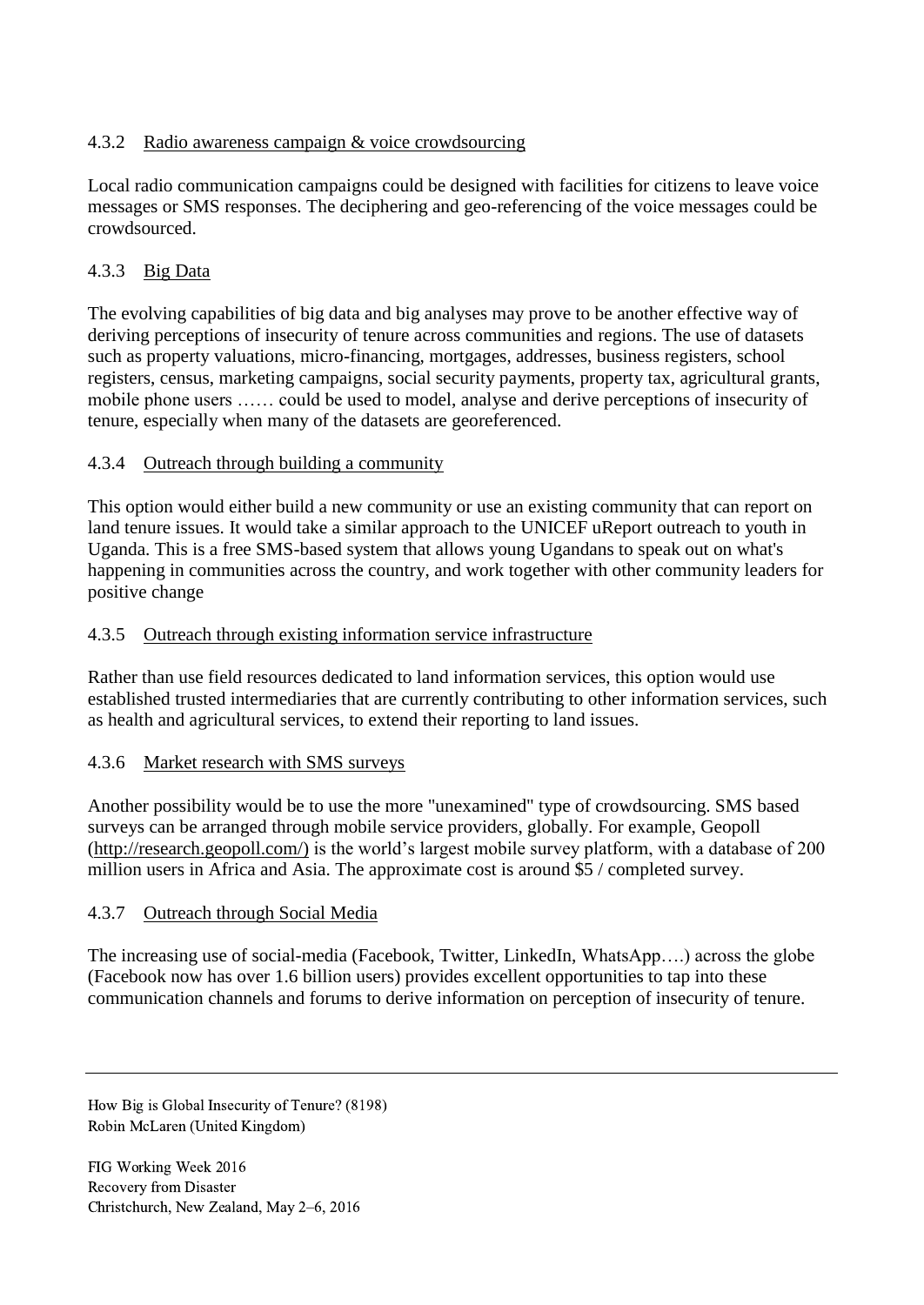### **5. DISCUSSION**

Although many of these new sources and channels for capturing evidence of land rights and indicators, such as perceptions of insecurity of tenure, are already delivering successful projects. However, there are several key issues to be investigated, understood and resolved before the approaches can be widely accepted and can go to scale. Issues such as:

- What are the technological limits and opportunities (across a scale of technologies, from simple SMS to 3D smartphones, gathering simple geo-text through to surveyor quality coordinates)?
- How and where is this crowdsourced data stored and accessed?
- How can engagement be maximised and can campaigns be promoted across communities? What is required to make crowdsourcing go to scale?
- What motivates communities to participate, particularly in the long term, such that projects avoid being dependent on external incentives? What rewards might encourage continued participation?
- How can data quality be managed and what is the infrastructure required for communities to police their data collection efforts?
- What are the ethical issues related to the data capture of evidence of land rights? How do such projects sit in the context of customary lore and how do communities adjust to western ideas of land tenure and the alienation of land?
- How is this information used in decision making? Where are those decisions made, and how do such projects improve the quality of decision-making and community participation? More broadly what are the socio technical issues and how does the technology disrupt power relationships within and outside the community?
- How will citizens be convinced to trust these solutions and understand the benefits of participation? How will privacy and security of information be managed effectively to provide the necessary security of these sensitive sources of land rights information?

### **6. CONCLUSIONS**

Traditional sources of data to support land indicators for national statistical systems are highly incomplete in many countries around the world. Due to lack of standards, the data are inconsistent and it is very difficult to integrate this information into a global view. Approaches such as Fit-For-Purpose Land Administration and new technology will hopefully accelerate access to more of this formal land information. However, new innovative sources of data need to be explored to quickly

How Big is Global Insecurity of Tenure? (8198) Robin McLaren (United Kingdom)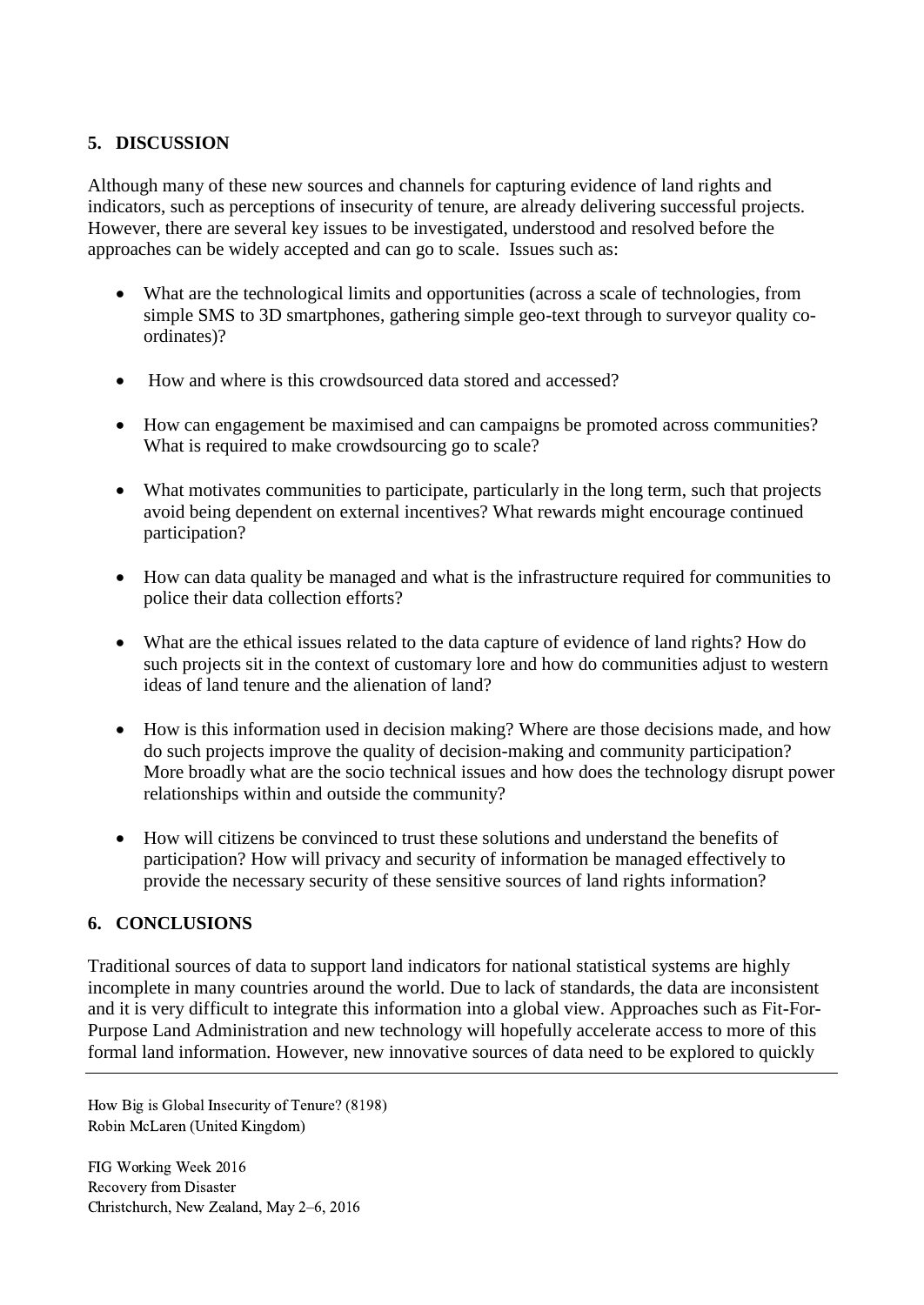create a much more comprehensive and meaningful set of statistics that are technically feasible, politically acceptable and obtain stakeholder ownership. This paper has identified a number of the more promising new sources that can provide an insight into the size of the security of tenure gap and help plan priorities for its reduction.

### **REFERENCES**

BRAC (2014) *The land and its discontents – can social enterprises and empathy help?*  <http://blog.brac.net/2014/11/the-land-and-its-discontents-can-social-enterprise-and-empathy-help/>

CFS (2014) *Principles for Responsible Investment in Agriculture and Food Systems.* UN Committee on World Food Security<http://www.fao.org/3/a-au866e.pdf>

Enemark, S., McLaren, R., Lemmen, C. (2015) *Fit-For-Purpose Land Administration – Guiding Principles*. UN-HABITAT / GLTN, Nairobi, Kenya. [http://gltn.net/index.php/resources/publications/publications-list/download/2-gltn-documents/2234](http://gltn.net/index.php/resources/publications/publications-list/download/2-gltn-documents/2234-fit-for-purpose-land-administration-guiding-principles) [fit-for-purpose-land-administration-guiding-principles](http://gltn.net/index.php/resources/publications/publications-list/download/2-gltn-documents/2234-fit-for-purpose-land-administration-guiding-principles)

FAO (2012) *Voluntary Guidelines on the Responsible Governance of Tenure of Land, Fisheries and Forests in the Context of National Food Security*. United Nations Food and Agriculture Organization / Committee on World Food Security. [http://www.fao.org/publications/sofa/2010-](http://www.fao.org/publications/sofa/2010-11/en/Fisher) [11/en/Fisher](http://www.fao.org/publications/sofa/2010-11/en/Fisher)

GLII (2015) *Conceptual Framework for the Development of Global Land Indicators,* Global Land Indicators Initiative. [http://www.gltn.net/index.php/resources/publications/recent-publications/462](http://www.gltn.net/index.php/resources/publications/recent-publications/462-global-land-indicators-initiative-glii-progress-and-prospects) [global-land-indicators-initiative-glii-progress-and-prospects](http://www.gltn.net/index.php/resources/publications/recent-publications/462-global-land-indicators-initiative-glii-progress-and-prospects)

LPI (2012) *Tracking Progress in Policy Formulation and Implementation In Africa*. [http://www.uneca.org/sites/default/files/PublicationFiles/tracking\\_progress\\_in\\_land\\_policy\\_formul](http://www.uneca.org/sites/default/files/PublicationFiles/tracking_progress_in_land_policy_formulation_and_implementation_in_africa.pdf) [ation\\_and\\_implementation\\_in\\_africa.pdf](http://www.uneca.org/sites/default/files/PublicationFiles/tracking_progress_in_land_policy_formulation_and_implementation_in_africa.pdf)

McLaren, R., (2011) *Crowdsourcing Support of Land Administration.* RICS, London. [http://www.rics.org/site/scripts/download\\_info.aspx?downloadID=8083](http://www.rics.org/site/scripts/download_info.aspx?downloadID=8083)

UN Habitat/GLTN (2014) *Technical guide for the development of land indicators.* Nairobi: UN Habitat

USAID (2015) *Mobile Applications to Secure Tenure (MAST).* <http://usaidlandtenure.net/project/mobile-application-secure-tenure-tanzania>

How Big is Global Insecurity of Tenure? (8198) Robin McLaren (United Kingdom)